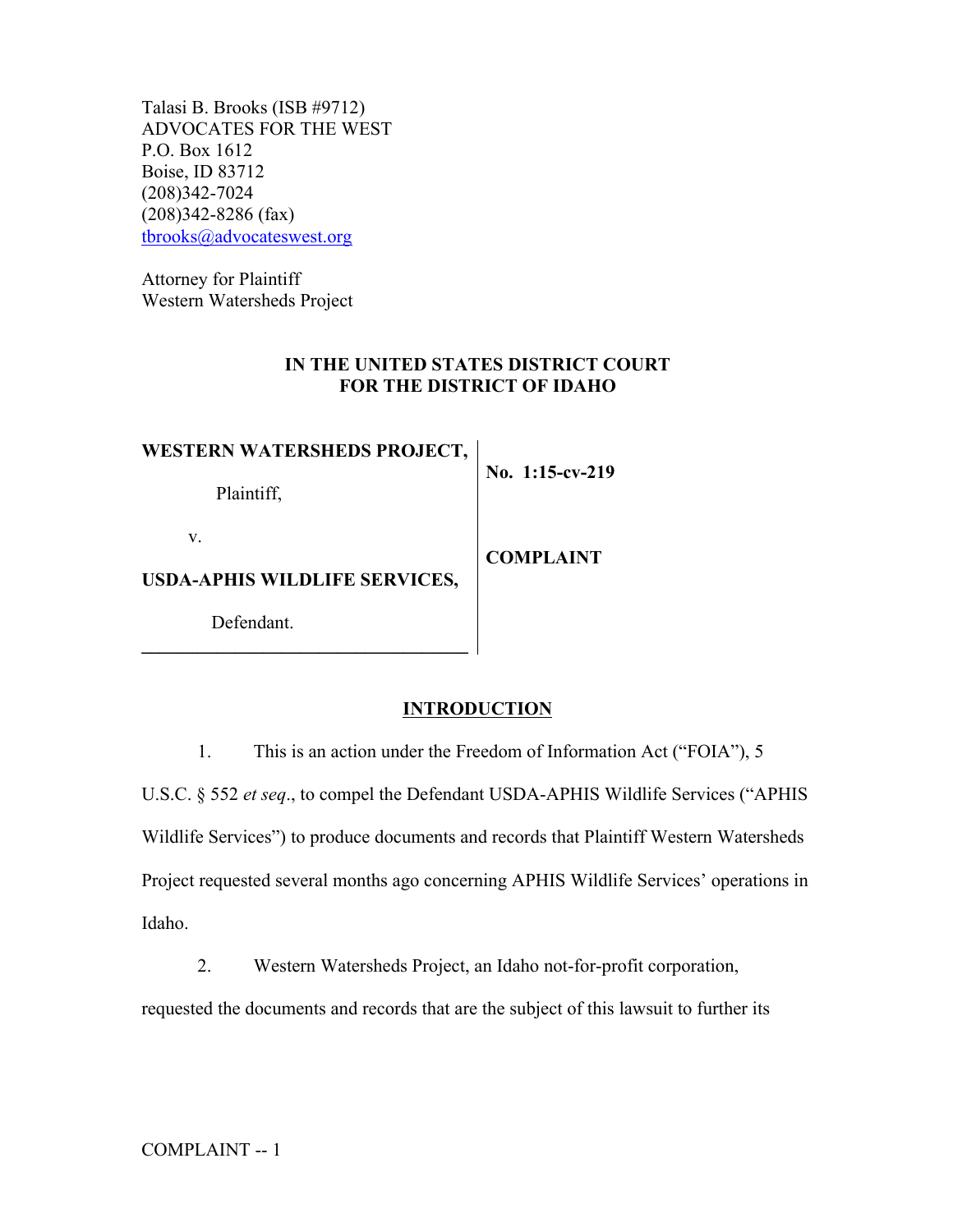objective of informing the public about ways in which APHIS Wildlife Services' operations are affecting Idaho's wildlife.

3. Western Watersheds Project requested the subject records in a series of FOIA requests to APHIS Wildlife Services that the agency received on February 2, 2015, February 25, 2015, February 27, 2015, March 10, 2015, and March 10, 2015. To comply with FOIA's requirement that responsive documents be produced within 20 working days of receiving a request, and absent unusual circumstances, the agency should have responded to the last of these requests by April 23, 2015, at the absolute latest.

4. As of the date of filing this Complaint, and despite many communications with APHIS Wildlife Services' FOIA liaisons, Western Watersheds Project has only received a small fraction of the responsive documents requested.

5. In this civil action Western Watersheds Project seeks a court order (1) declaring that Defendant's failure to adequately respond to Western Watersheds Project's requests violates FOIA; (2) enjoining Wildlife Services to immediately produce the requested records; and (3) awarding Western Watersheds Project attorney fees and costs for litigating this matter.

## **JURISDICTION AND VENUE**

6. This Court has jurisdiction over this action pursuant to 5 U.S.C. § 552(a)(4)(B), as well as under 28 U.S.C. § 1331 because this action arises under the FOIA and the Declaratory Judgment Act, 28 U.S.C. § 2201 *et seq*..

7. Venue is proper in this Court under 5 U.S.C. § 552(a)(4)(B) and 28 U.S.C. § 1391 because Plaintiff Western Watersheds Project's principal place of business is in this district, the records requested concern Wildlife Service's activities in this district, and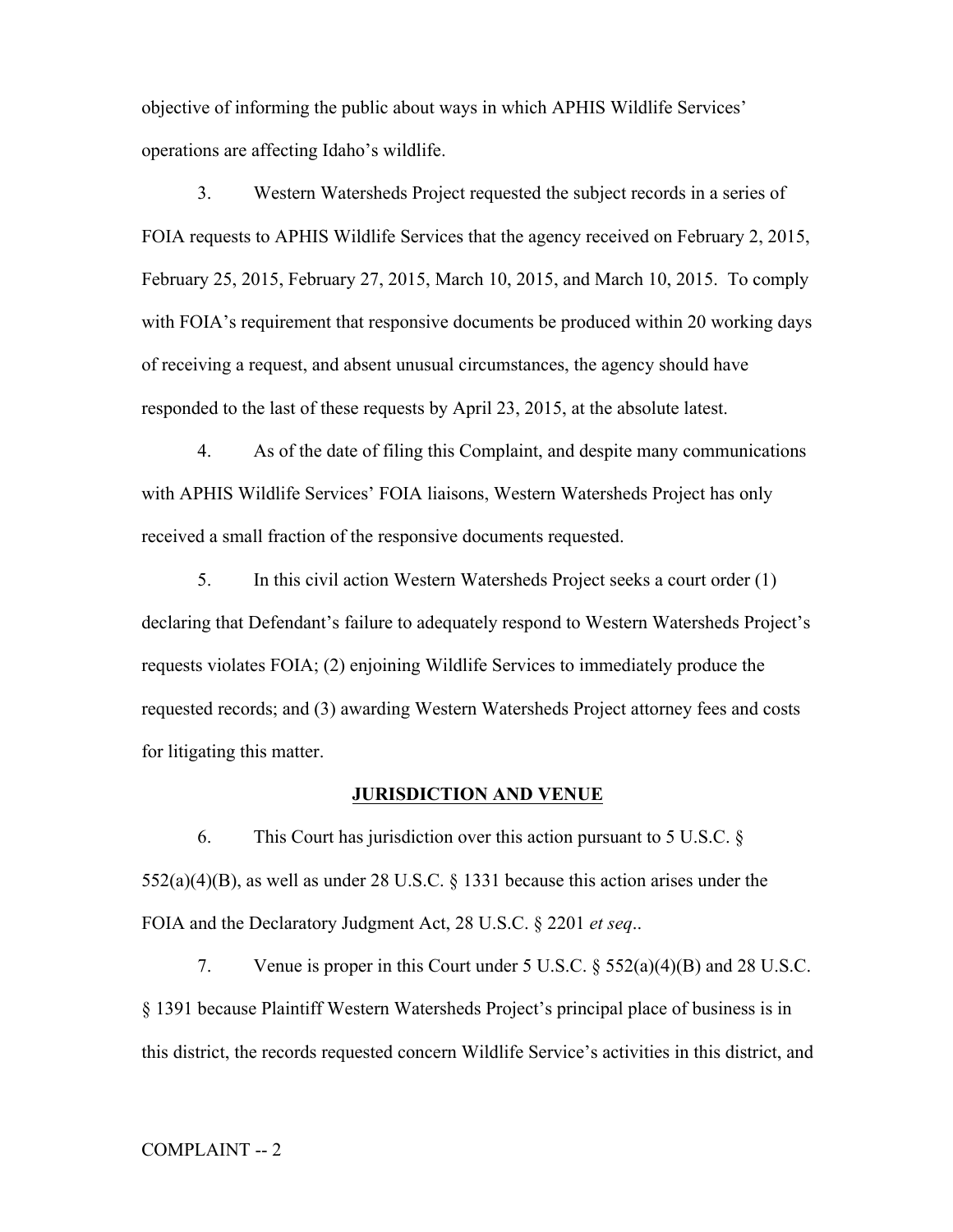a substantial part of the events or omissions giving rise to the claims herein occurred in this district.

## **PARTIES**

8. Plaintiff Western Watersheds Project (WWP) is an Idaho non-profit membership organization dedicated to protecting and restoring watersheds and wildlife in the American West through education, public policy initiatives, and legal advocacy. WWP has over 1500 members, including many members who live in Idaho. WWP is headquartered in Hailey, Idaho, and has staff in Boise, Idaho, as well as in other western states.

9. WWP is active in seeking to protect and improve the public lands, wildlife, and other natural resources and ecological values of western watersheds, particularly by addressing impacts caused by domestic livestock grazing. WWP has long-standing concerns about APHIS Wildlife Services' predator control activities to benefit agricultural producers in Idaho and other states, which cause unnecessary killing and injury to wildlife and ecological degradation.

10. To further its mission, WWP often requests information regarding federal programs and activities through the FOIA. WWP then compiles and analyzes the information it obtains through the requests and disseminates it to the public by: (1) presenting the material to its 1500 members, as well as members of other state and national conservation organizations, through its newsletter and email alerts; (2) presenting the materials at national and regional conferences, including the 2015 Public Interest Environmental Law Conference; (3) participating in other public forums, such as local government hearings; (4) issuing press releases and presenting the information to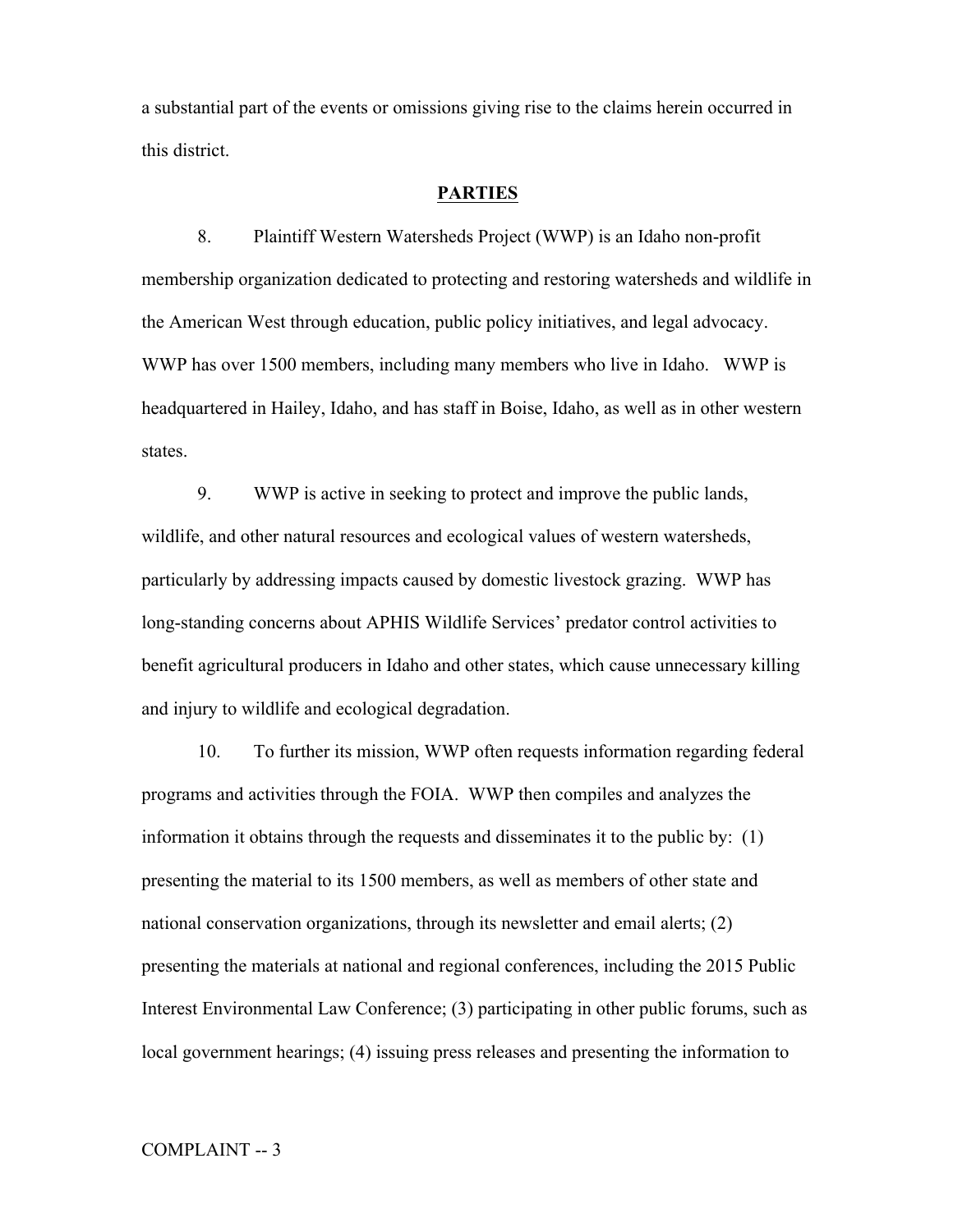national, regional and local media; (5) posting the information (in a compiled and more readily understandable form) on WWP's internet web site, which has over 12,000 views each week; and (6) posting the information in a compiled and more readily understandable form to a heavily trafficked weblog, The Wildlife News (http://www.thewildlifenews.com) which receives on average over 15,000 visits each week. The records requested in the FOIA requests at issue here will help WWP inform and educate its members and the public about APHIS Wildlife Services' predator control activities to benefit agricultural producers in Idaho and other states, which cause unnecessary killing and injury to wildlife and ecological degradation.

11. WWP and its staff and members are directly injured by Defendant's failure to comply with the statutory requirements of FOIA, and a favorable outcome of this litigation will redress that injury. WWP brings this suit on behalf of itself, its staff and its members.

12. Defendant USDA-APHIS WILDLIFE SERVICES ("APHIS Wildlife Services") is an agency or instrumentality of the United States, within the U.S. Department of Agriculture's ("USDA") Animal and Plant Health Inspection Service ("APHIS"). APHIS Wildlife Services is charged with conducting "wildlife damage management" activities in compliance with local, state and federal laws and regulations. USDA-APHIS handles the processing of FOIA requests regarding APHIS Wildlife Services's operations, through its Riverdale, Maryland-based FOIA program. The searches for information occur primarily in the offices in Idaho where the requested information is located. For purposes of this Complaint, APHIS's Riverdale, Maryland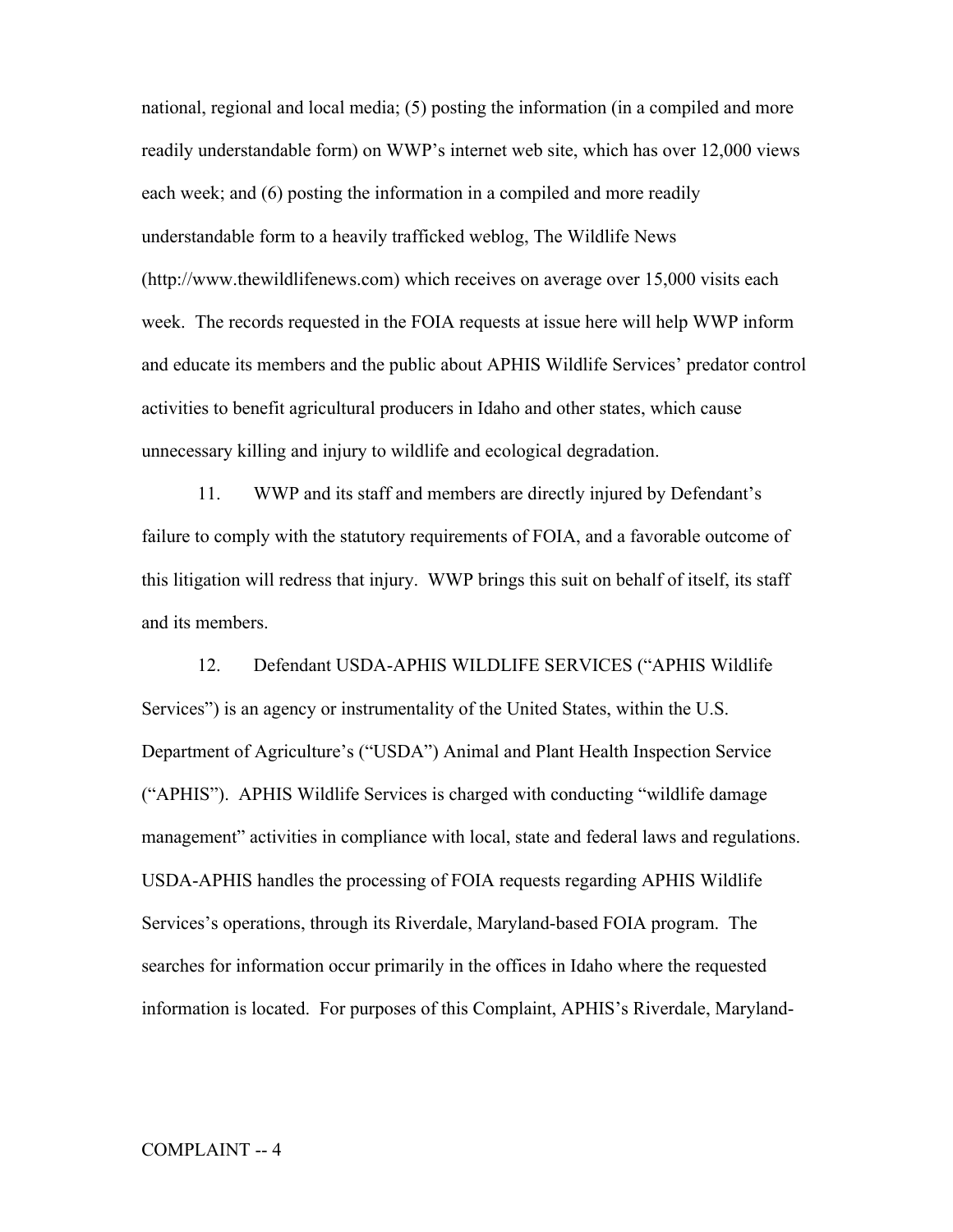based FOIA program and APHIS Wildlife Service's Idaho-based program are cumulatively referred to as "APHIS Wildlife Services."

## **THE FREEDOM OF INFORMATION ACT**

13. FOIA was enacted "to establish a general philosophy of full agency disclosure unless information is exempted under clearly delineated statutory language." S. Rep. No. 813, at 3 (1st Sess. 1965). As the Supreme Court has affirmed, "Congress believed that this philosophy, put into practice, would help 'ensure an informed citizenry, vital to the functioning of a democratic society.'" *Dep't of Justice v. Tax Analysts*, 492 U.S. 136, 142 (1989) (quoting *NLRB v. Robbins Tire & Rubber Co.*, 437 U.S. 214, 242 (1978)). Accordingly, "the basic purpose" of FOIA is "to open agency action to the light of public scrutiny." *Dep't of Justice v. Reporters Comm. for Freedom of the Press*, 489 U.S. 749, 772 (1989) (quoting *Dep't of the Air Force v. Rose*, 425 U.S. 352, 372 (1976)).

14. FOIA requires that federal agencies shall determine within twenty (20) working days after receipt of a request whether to comply with it. 5 U.S.C. § 552(a)(6)(A); 7 C.F.R. §§ 1.7, 370.1.

15. The Secretary of Agriculture's FOIA regulations, which apply to agencies within USDA, including Wildlife Services, *see* 7 C.F.R. § 1.1, provide that the date of receipt of the request is the day it is received by the agency and office responsible for processing FOIA requests, in this case APHIS's Riverdale, Maryland FOIA office. 7 C.F.R. § 1.13. If an agency seeks clarification of a request to identify the records sought, the date of receipt of the request is the date of receipt of the amended or clarified request. 7 C.F.R. § 1.5(c).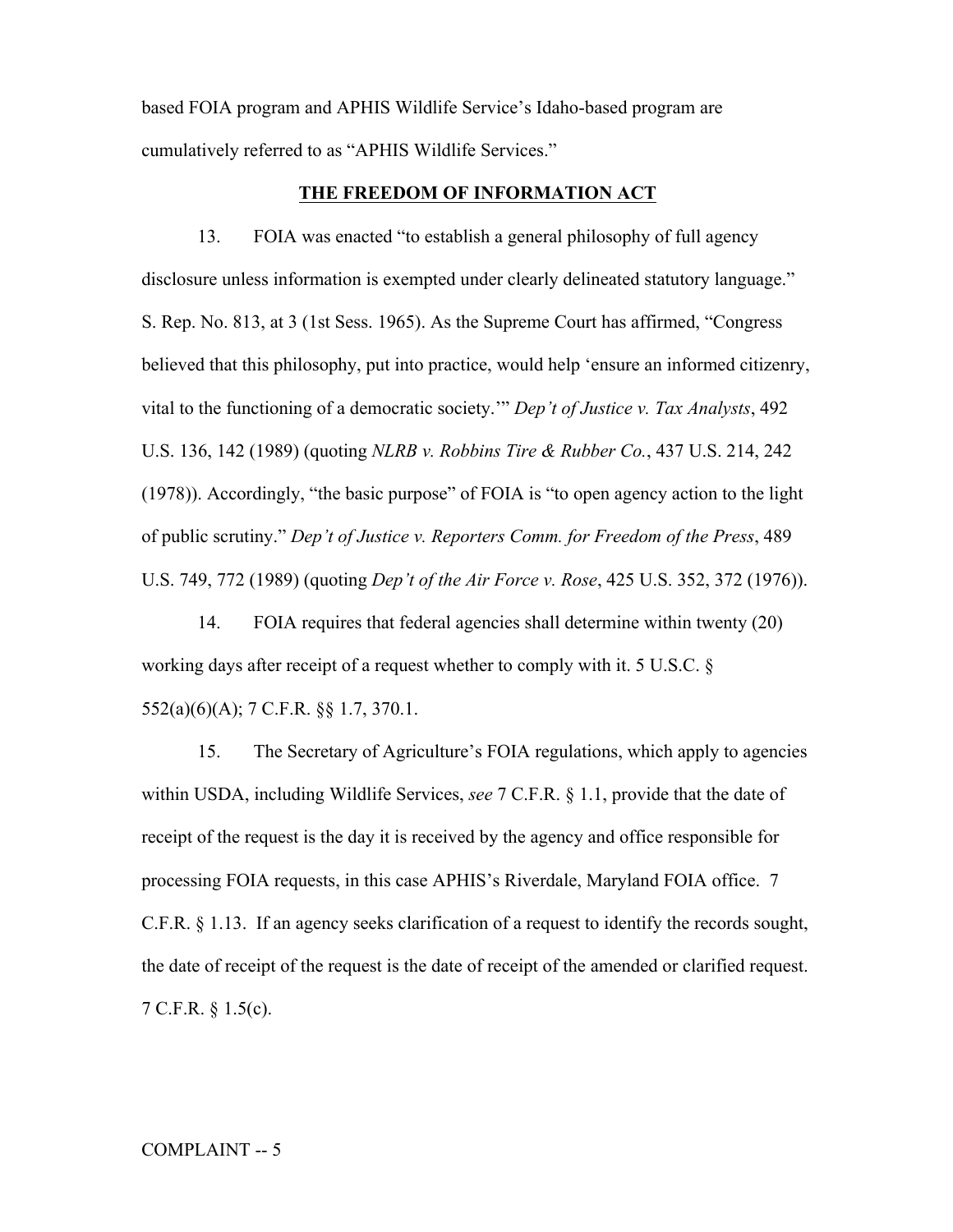16. In determining whether to comply with a request, the agency must first gather and review the requested documents. *Citizens for Responsibility and Ethics in Wash. v. Federal Election Com'n*, 711 F.3d 180, 188 (D.C. Cir. 2013) ("*CREW*").

17. Then, the agency making the determination "must determine whether to comply with a request—that is, whether a requester will receive all the documents the requester seeks. It is not enough that, within the relevant time period, the agency simply decide to later decide. Therefore, within the relevant time period, the agency must at least inform the requester of the scope of the documents that the agency will produce, as well as the scope of the documents that the agency plans to withhold under any FOIA exemptions." *CREW*, 711 F.3d at 186.

18. The agency "shall immediately notify the [requester] of [its] determination and the reasons therefore, and of the right of such person to appeal to the head of the agency any adverse determination."  $5 \text{ U.S.C.}$  §  $552(a)(6)(A)(i)$ . "The requirement that the agency notify the requester about administrative appeal rights [] indicates that the 'determination' must be substantive, not just a statement of a future intent to produce non- exempt responsive documents." *CREW*, 711 F.3d at 186.

19. The FOIA provides that "[u]pon any determination by an agency to comply with a request for records, the records shall be made promptly available to such person making such request."  $5 \text{ U.S.C. } § 552(a)(6)(C)(i)$ .

20. An untimely determination or response is a violation of FOIA, regardless of the final outcome of the request. *Gilmore v. U.S. Dept. of Energy*, 33 F.Supp.2d 1184, 1188 (N.D. Cal. 1998), *Ore. Natural Desert Ass'n v. Gutierrez*, 409 F.Supp.2d 1237, 1248 (D. Or. 2006).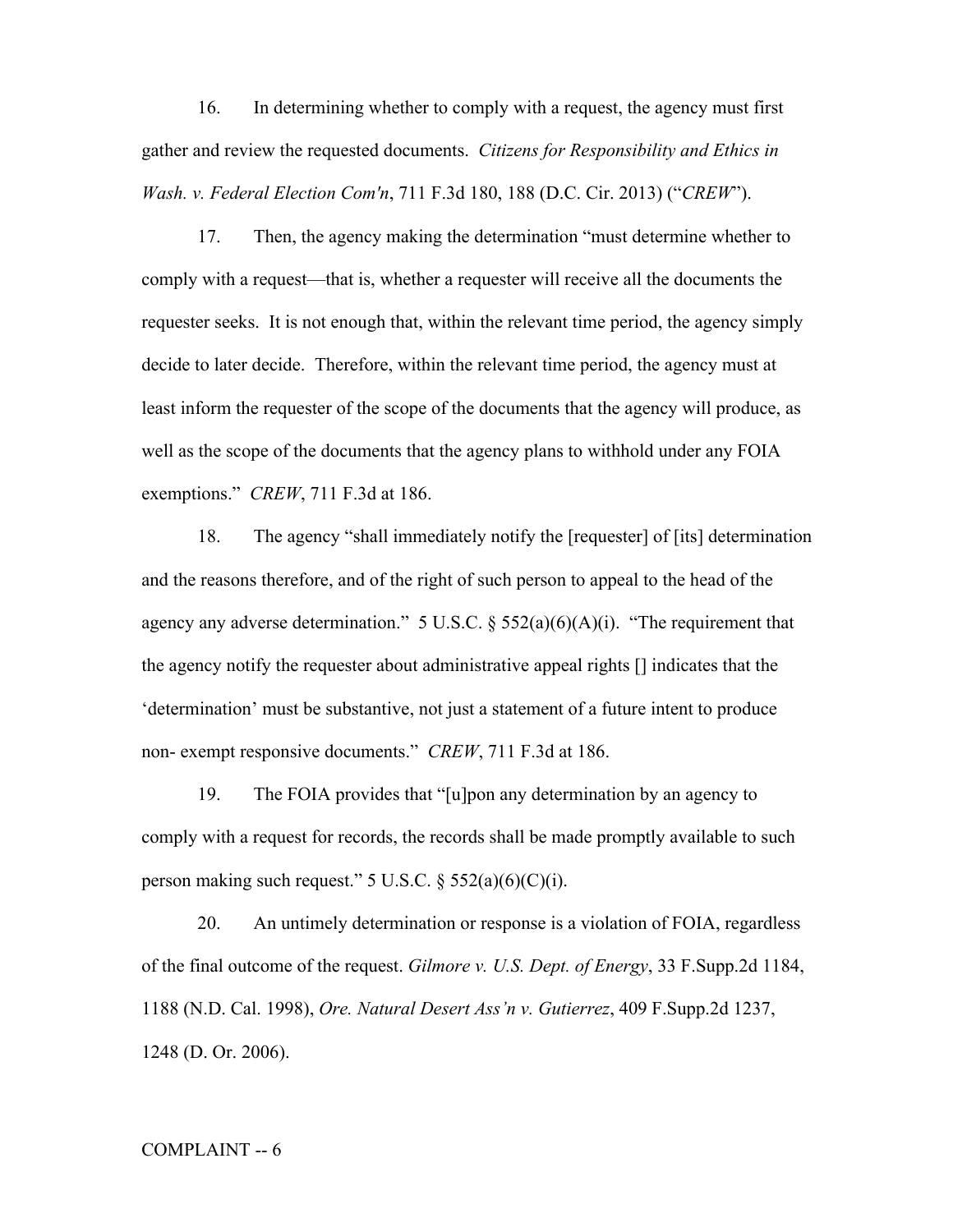21. In case of specified unusual circumstances, the time limits prescribed in the statute may be extended by written notice to the requester "setting forth the unusual circumstances for such extension and the date on which a determination is expected to be dispatched." *Id*. § 552(a)(6)(B)(i). *See also* 7 C.F.R. § 1.16. "No such notice shall specify a date that would result in an extension for more than ten working days," except as provided elsewhere in the statute. 5 U.S.C.  $\S$  552(a)(6)(B)(i). "Unusual circumstances" means "only to the extent reasonably necessary to the proper processing of the particular requests" the need to search for and collect records from separate offices; the need to search for, collect, and appropriately examine a voluminous amount of separate and distinct records; or the need for consultation with another agency. *Id*. §  $552(a)(6)(B)(iii)$ .

22. The agency and the requester may agree to an extension of time, but "[a]ny such agreement should be confirmed in writing and should specify clearly the total time agreed upon." 7 C.F.R. § 1.16(d).

23. "If the agency does not make a 'determination' within the relevant statutory time period, the requester may file suit without exhausting administrative appeal remedies." *CREW*, 711 F.3d at 185; 7 C.F.R. § 1.17.

24. Upon taking office, President Obama reaffirmed the importance of providing government records to the public under FOIA, echoing the words of Congress and the Supreme Court that "[a] democracy requires accountability, and accountability requires transparency," and emphasizing that FOIA "should be administered with a clear presumption: In the face of doubt, openness prevails." Memorandum of President Obama Regarding FOIA (Jan. 21, 2009).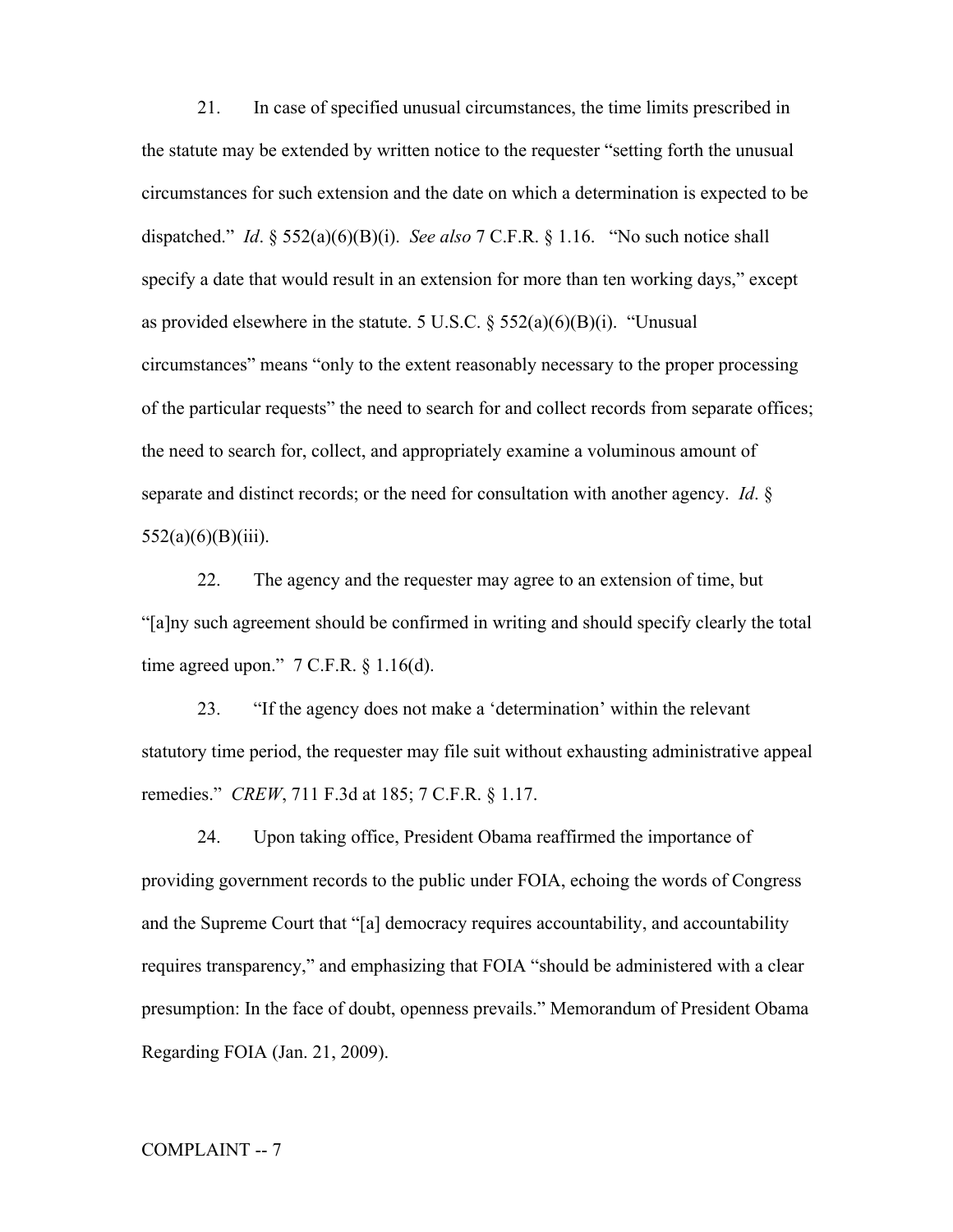#### **STATEMENT OF FACTS**

#### **A. FOIA Request No. 2015-APHIS-01763-F.**

25. On February 2, 2015, WWP submitted via certified mail and electronic mail a FOIA request to APHIS Wildlife Services' FOIA office and to APHIS Wildlife Services' Idaho Director, Todd Grimm, requesting an itemized list of information regarding the agency's Pocatello Supply Depot. APHIS Wildlife Services received the request on February 2, 2015 and assigned it No. 2015-APHIS-01763-F. WWP included a fee waiver request for the requested documents.

26. On February 9, 2015, counsel for WWP spoke with the APHIS Wildlife Services FOIA liaison assigned to this FOIA request and agreed to narrow its scope in certain respects to speed response time.

27. On March 12, 2015, counsel for WWP received a first partial response to the request, in the form of a publicly-available environmental impact statement. In the communication accompanying that response, APHIS Wildlife Services stated it would provide the right to appeal in the final response and would continue making partial releases. WWP received no further information regarding whether APHIS Wildlife Services expected to fully comply with the request, or which documents might be withheld.

28. Because WWP was already in possession of the released document (i.e, the EIS), on March 12, 2015, counsel for WWP requested to broaden the scope of the list item to which the EIS responded to encompass a greater range of documents and APHIS Wildlife Services agreed to forward the request to the relevant personnel. No further communications occurred on this matter.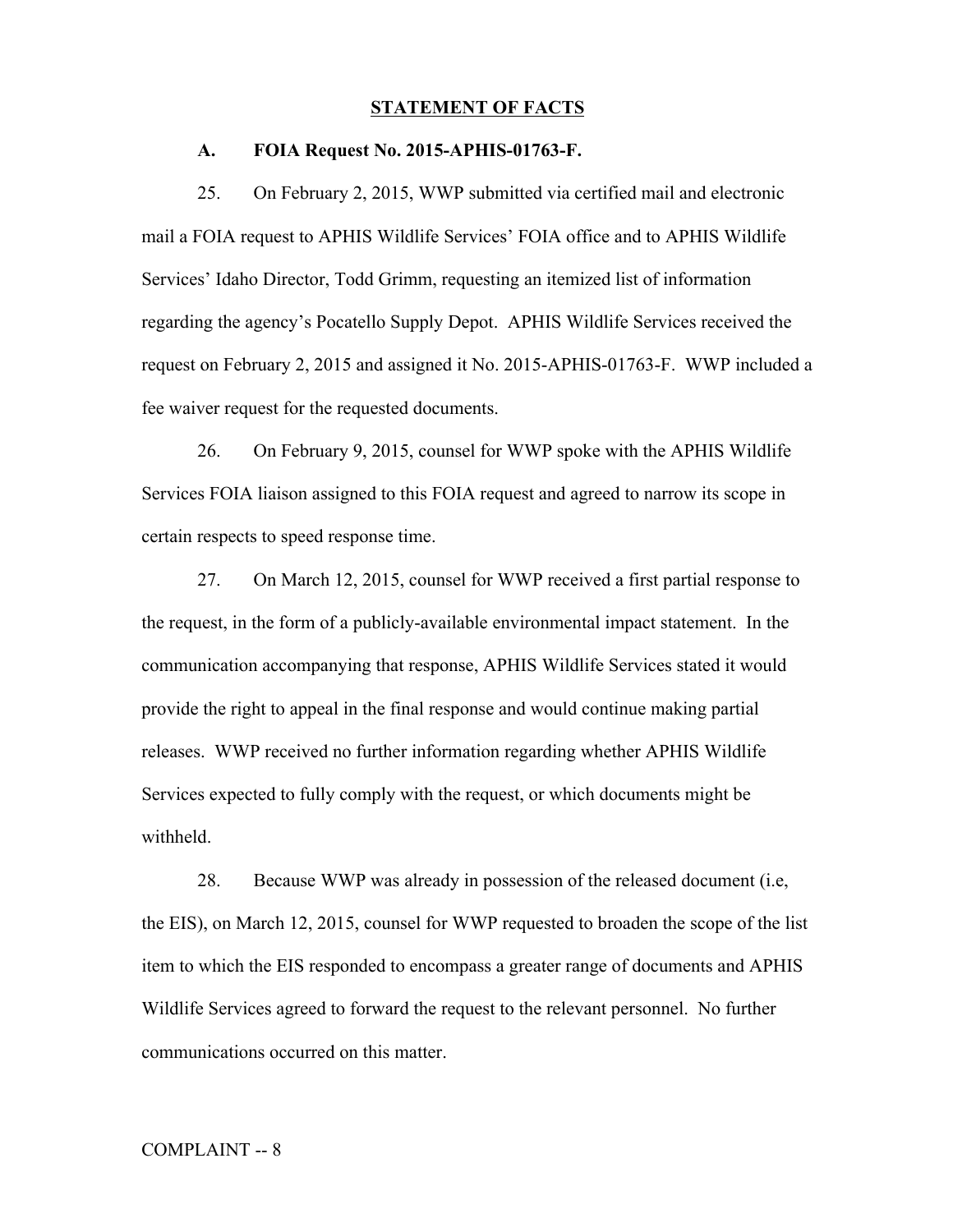29. On March 12, 2015, counsel for WWP wrote to APHIS Wildlife Services FOIA personnel to inquire whether a fee waiver had been granted for FOIA No. 2015- APHIS-01763-F and what the timeline for processing the request would be. APHIS Wildlife Services' FOIA personnel responded saying the request was being processed and that they could provide no further information about a fee waiver and/or timeline for response.

30. On April 10, 2015, counsel for WWP again wrote to APHIS Wildlife Services FOIA liaisons to inquire about the status of the request. APHIS Wildlife Services FOIA personnel responded that same day, forwarding to counsel for WWP a second partial response along with a communication dated March 17, 2015. In that communication, APHIS Wildlife Services again stated it would provide the right to appeal in the final response and would continue making partial releases.

31. A response to request No. 2015-APHIS-01763-F was due on March 3, 2015. If counsel for WWP's March 12 request to broaden the scope of one item in the request is regarded as a clarification, a response would still have been due by April 9, 2015. As of this date, WWP has received no further communications regarding FOIA Request No. 2015-APHIS-01763-F, and has not received a full set of responsive records.

## **B. FOIA Request No. 2015-APHIS-02212-F.**

32. On February 25, 2015, APHIS Wildlife Services received from WWP a FOIA request for information regarding permits under which APHIS Wildlife Services operates in Idaho, along with a fee waiver request. APHIS Wildlife Services acknowledged receipt of the request and the request was assigned No. 2015-APHIS-02212-F, with a due date of March 25, 2015. WWP received no further information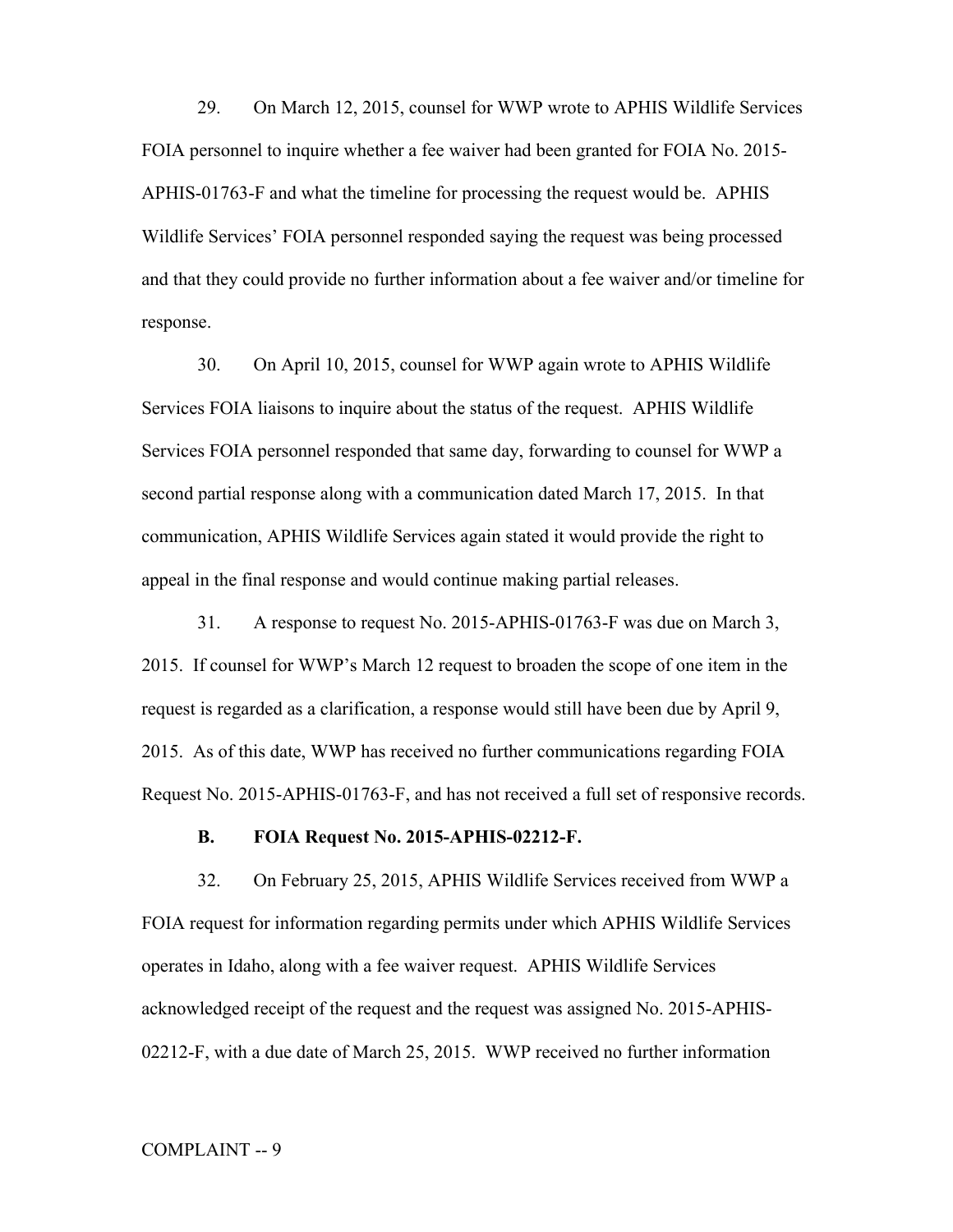regarding whether APHIS Wildlife Services expected to comply with the request, what documents might be withheld, or any right to appeal.

33. On April 10, 2015, counsel for WWP inquired about the status of the request. In response, the FOIA liaison assigned to the request stated that she had received the responsive records on April 7, 2015, and would have her supervisor inform WWP of the estimated timeline for release of the records when she submitted them for her supervisor's secondary review.

34. A response to request No. 2015-APHIS-02212-F was due on March 25, 2015. As of this date, WWP has received no further communications regarding these records and has not received responsive records.

### **C. FOIA Request No. 2015-APHIS-02229-F.**

35. On February 27, 2015, APHIS Wildlife Services received from WWP a FOIA request for information regarding equipment that APHIS Wildlife Services owns or leases for use in its animal damage control operations in Idaho, along with a fee waiver request. APHIS Wildlife Services acknowledged receipt of the request and the request was assigned No. 2015-APHIS-02229-F, with a due date of March 27, 2015. The same request was also assigned No. APHIS-02240-F. WWP received no further information regarding whether APHIS Wildlife Services expected to comply with the request, what documents might be withheld, or any right to appeal.

36. On April 10, 2015, counsel for WWP inquired about the status of the request, without any response from APHIS Wildlife Services.

37. On April 15, 2015, counsel for WWP again inquired about the status of the request. On April 16, 2015, an APHIS Wildlife Services FOIA officer informed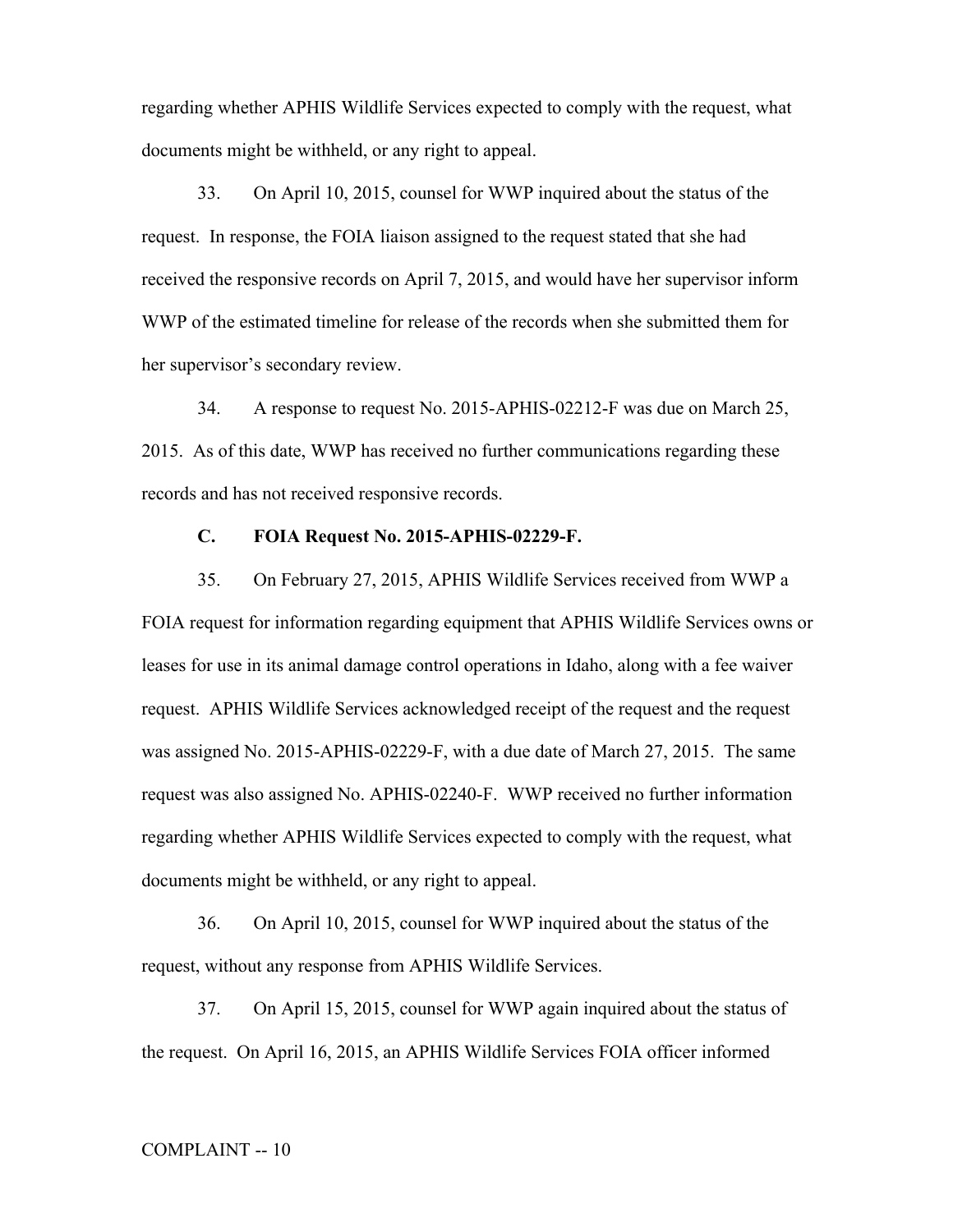counsel for WWP that the request was logged twice in APHIS's tracking system and had been assigned No. 2015-APHIS-02229-F.

38. On April 21, 2015, counsel for WWP again inquired about the status of No. 2015-APHIS-02229-F. On May 4, 2015, the FOIA liaison assigned to the request stated that he would begin work on the request that week. He represented: "This is a large request and will be done in partial releases." WWP received no further information regarding whether APHIS Wildlife Services expected to comply with the request, what documents might be withheld, or any right to appeal.

39. A response to request No. 2015-APHIS-02229-F was due on March 27, 2015. As of this date, WWP has received no further communications regarding these records and has not received responsive records.

#### **D. FOIA Request No. 2015-APHIS-02457-F.**

40. On March 10, 2015, APHIS Wildlife Services received from WWP a FOIA request for information regarding certain wildlife management activities that APHIS Wildlife Services conducts in the State of Idaho, along with a fee waiver request. APHIS Wildlife Services acknowledged receipt of the request and the request was assigned No. 2015-APHIS-02457-F, with a due date of April 8, 2015. The same request was also assigned FOIA No. 2015-APHIS-02461-F, with a due date of April 7, 2015.

41. On March 24, 2015, WWP received a response requesting clarification of request No. 2015-APHIS-02457-F. On March 25, 2015, counsel for WWP responded to the request for clarification and telephonically conferred with the APHIS Wildlife Services FOIA liaison assigned to No. 2015-APHIS-02457-F. WWP received no further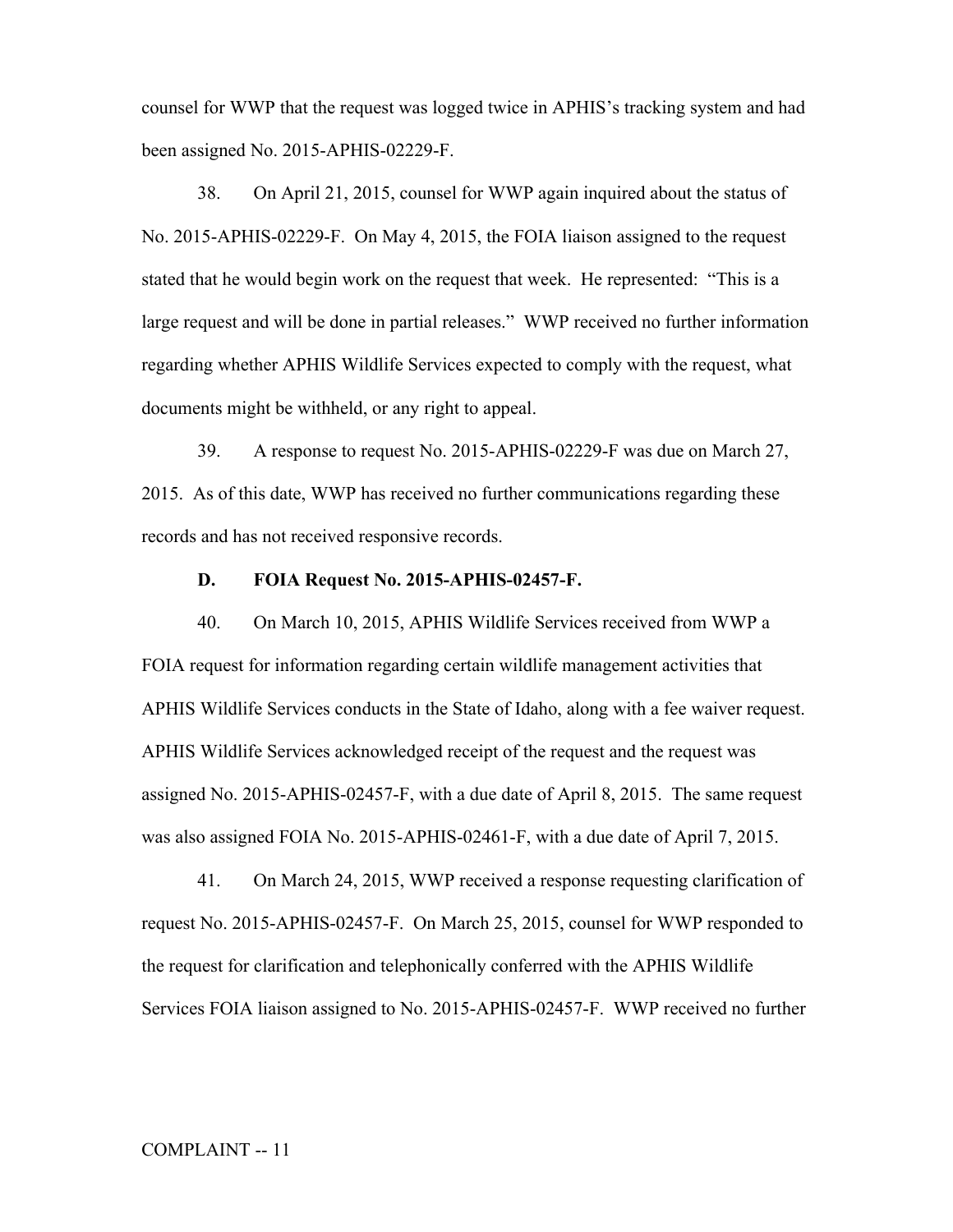information regarding whether APHIS Wildlife Services expected to comply with the request, what documents might be withheld, or any right to appeal.

42. A response to request No. 2015-APHIS-02457-F was due on April 8, 2015. Even if the March 24, 2015, communication related to request No. 2015-APHIS-02457-F is considered a clarification that reset the "date of receipt" of the request, pursuant to 7 C.F.R. § 1.5(c), APHIS Wildlife Services' response nonetheless would have been due on April 23, 2015.

43. As of this date, WWP has received no further communications regarding these records and has not received responsive records.

## **E. FOIA Request No. 2015-APHIS-02407-F.**

44. On March 10, 2015, Wildlife Services received from WWP a FOIA request for information regarding certain cooperative agreements between APHIS Wildlife Services and other entities relating to APHIS Wildlife Services' activities within the State of Idaho, along with a fee waiver request. APHIS Wildlife Services acknowledged receipt of the request and the request was assigned No. 2015-APHIS-02407-F, with a due date of April 7, 2015. WWP received no further information regarding whether APHIS Wildlife Services expected to comply with the request, what documents might be withheld, or any right to appeal.

45. On April 15, 2015, counsel for WWP wrote to APHIS Wildlife Services FOIA staff to inquire about the status of the FOIA request.

46. On May 4, 2015, counsel for WWP received a communication from the APHIS Wildlife Services FOIA liaison assigned to the request representing that he had completed his initial review of the request and transmitted it to his supervisor for review.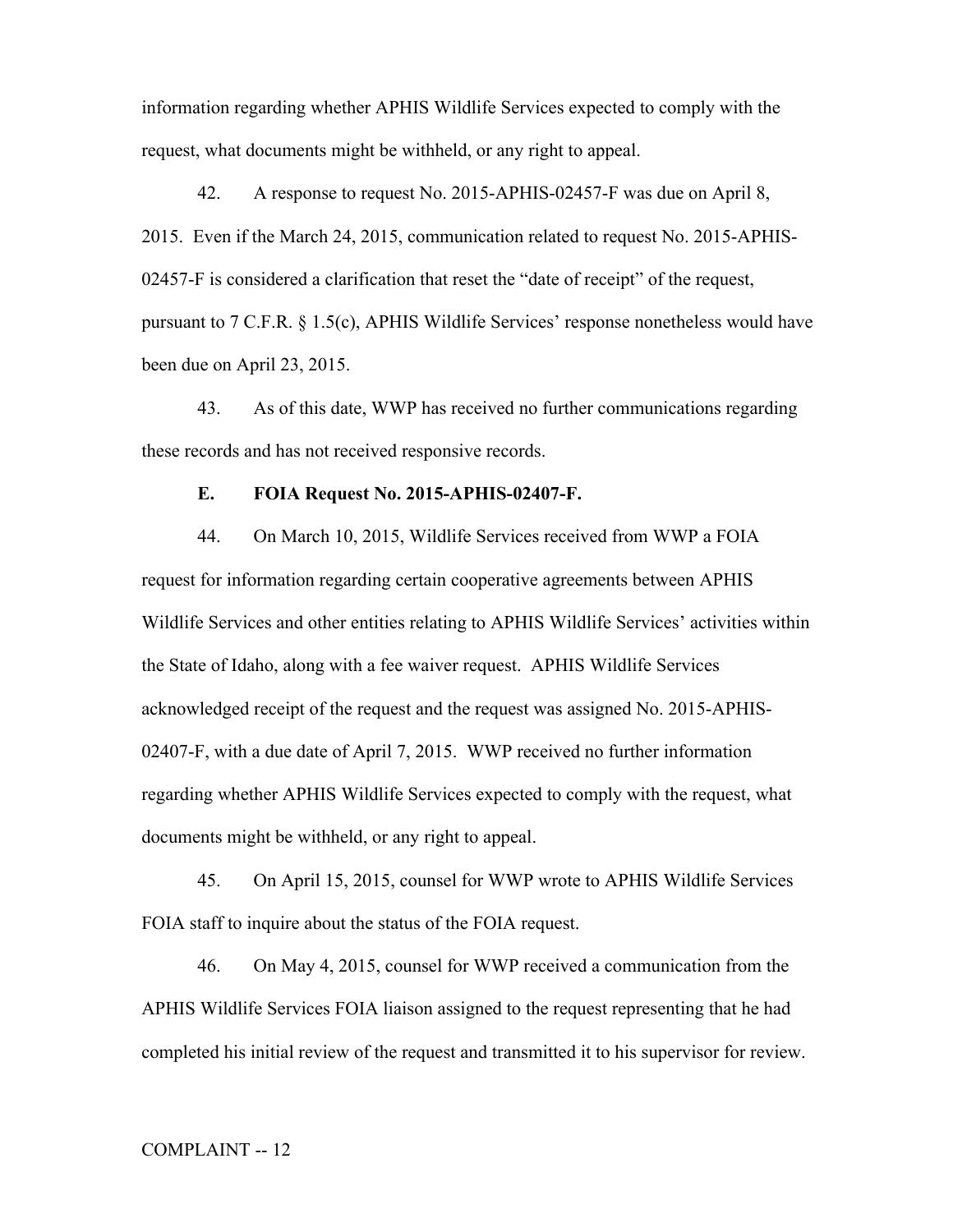47. A response to request No. 2015-APHIS-02407-F was due on April 7, 2015. As of this date, WWP has received no further communications regarding these records and has not received responsive records.

## **Relevant Facts With Respect to all Requests**

48. APHIS Wildlife Services never requested, and WWP never agreed to, an extension for processing any of the requests described above.

49. APHIS Wildlife Services has not stated whether it plans to grant WWP a fee waiver related to any or all of the requests described above.

50. APHIS Wildlife Services has never provided WWP with a timeframe for processing any of the requests described above.

51. APHIS Wildlife Services has never informed WWP with regards to any of the requests described above whether it expects to fully comply with the requests, which documents might be withheld and why, or of WWP's right to appeal.

52. APHIS Wildlife Services' failure to timely and fully respond to *any* of WWP's requests described above frustrates WWP's pursuit of its objective to educate its members, the public, and decision makers about APHIS Wildlife Services' predator control activities to benefit agricultural producers in Idaho and other states, which cause unnecessary killing and injury to wildlife and ecological degradation.

# **FIRST CLAIM FOR RELIEF Violations of FOIA—Failure to timely respond to FOIA Request No. 2015-APHIS-01763-F.**

53. WWP realleges and incorporates by reference all preceding paragraphs.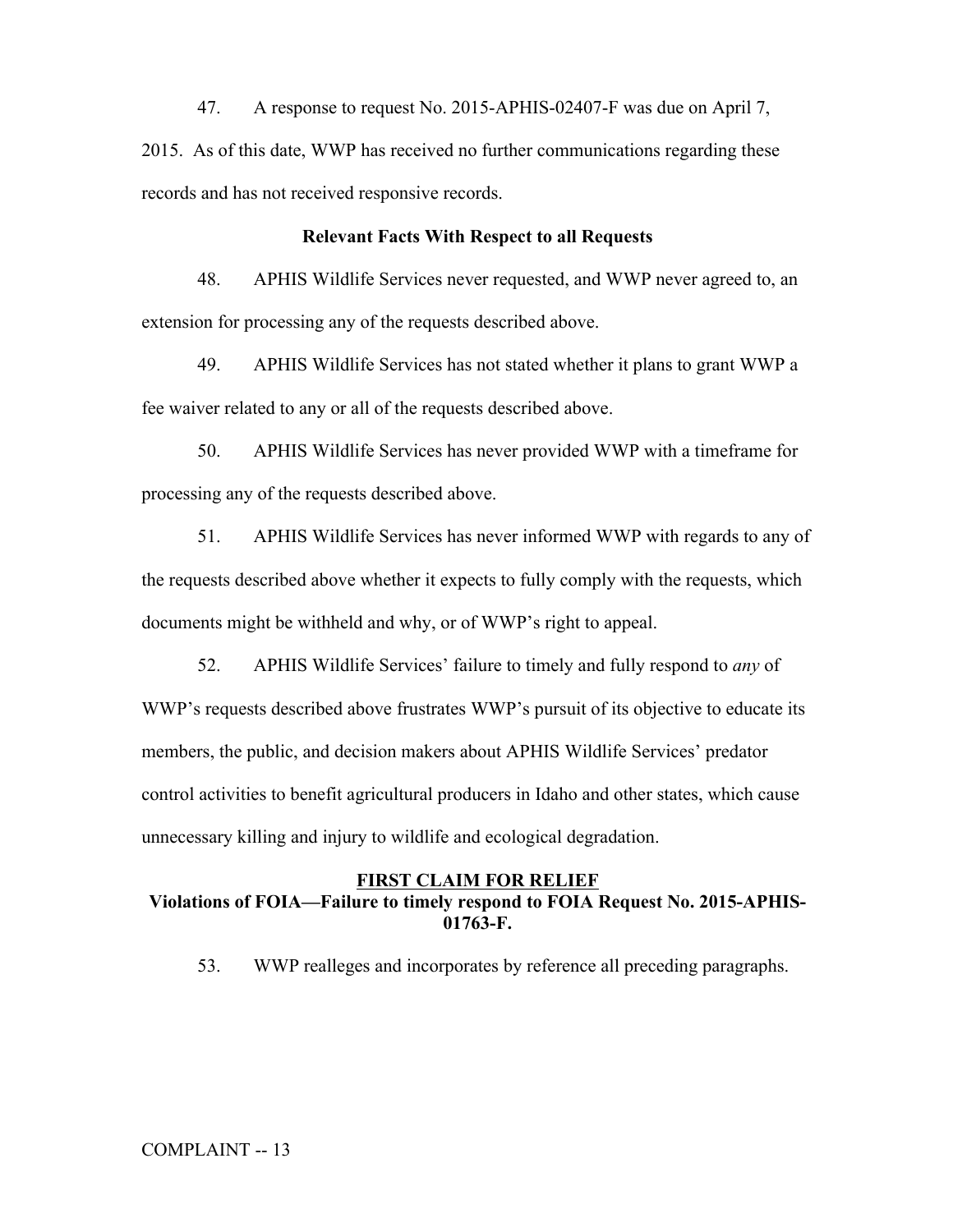54. Defendant has violated and continues to violate the FOIA and USDA's FOIA regulations in multiple respects by failing to provide WWP with timely and full responses to the FOIA requests described above.

55. Defendant has failed to make an adequate and timely determination with respect to WWP's FOIA Request No. 2015-APHIS-01763-F because Defendant has failed to inform WWP whether it plans to comply with the request; if so, whether it will grant WWP's request for a fee waiver and when WWP may anticipate receiving responsive documents; and if not, the reasons for which it is denying the request, the volume of records denied, and how WWP may appeal. 5 U.S.C.  $\S$  552(a)(6)(A)(i); 7 C.F.R. §§ 1.2(a), 1.7.

56. Although WWP has agreed to modify and/or clarify its FOIA request in certain respects as described above, APHIS Wildlife Services has still violated the statutory deadline for the modified request. 7 C.F.R. § 1.7(c). APHIS Wildlife Services has never, in writing, requested any extension of time, or specified a timeframe for responding to the request, 5 U.S.C. § 552(a)(6)(B)(ii); *see* 7 C.F.R. § 1.16(d), and the 20 day statutory deadline expired on April 9, 2015.

57. Defendant has failed to make the records that it has determined to release to WWP promptly available, as required by FOIA. 5 U.S.C.  $\S$  552(a)(6)(C)(i); 7 C.F.R.  $\S$ 1.19(a).

58. Defendant is improperly withholding records from WWP in violation of FOIA.

## **SECOND CLAIM FOR RELIEF Violation of FOIA—Failure to timely respond to FOIA Request No. 2015-APHIS-02212-F.**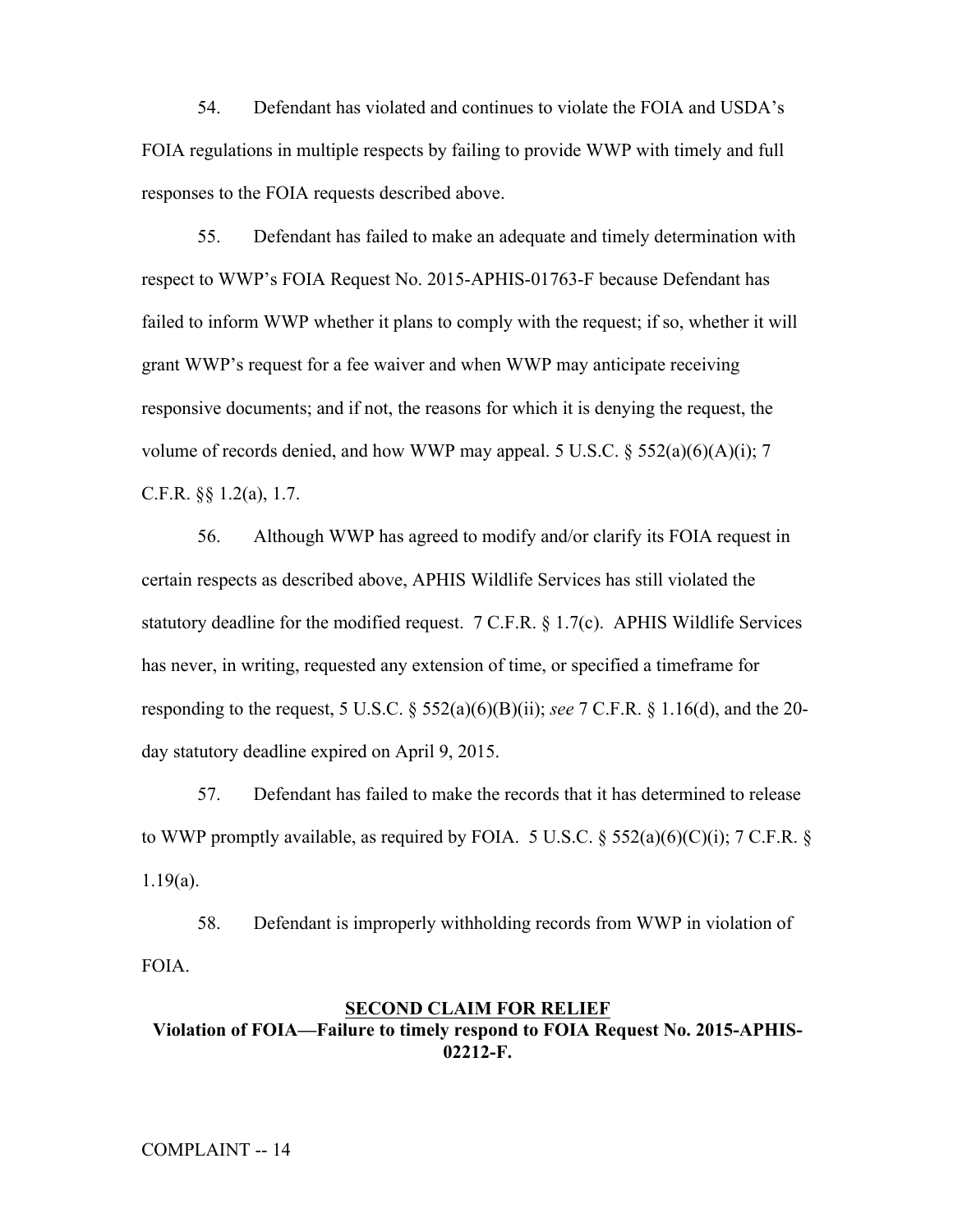59. WWP realleges and incorporates by reference all preceding paragraphs.

60. Defendant has failed to make an adequate and timely determination with respect to WWP's FOIA Request No. 2015-APHIS-02212-F because Defendant has failed to inform WWP whether it plans to comply with the request; if so, whether it will grant WWP's request for a fee waiver and when WWP may anticipate receiving responsive documents; and if not, the reasons for which it is denying the request, the volume of records denied, and how WWP may appeal. 5 U.S.C.  $\S$  552(a)(6)(A)(i); 7 C.F.R. §§ 1.2(a), 1.7.

61. Defendant has failed to make the records that it has determined to release to WWP promptly available, as required by FOIA. 5 U.S.C.  $\S$  552(a)(6)(C)(i); 7 C.F.R.  $\S$ 1.19(a).

62. Defendant is improperly withholding records from WWP in violation of FOIA.

#### **THIRD CLAIM FOR RELIEF**

# **Violation of FOIA—Failure to timely respond to FOIA Request No. 2015-APHIS-02229-F.**

63. WWP realleges and incorporates by reference all preceding paragraphs.

64. Defendant has failed to make an adequate and timely determination with respect to WWP's FOIA Request No. 2015-APHIS-02212-F because Defendant has failed to inform WWP whether it plans to comply with the request; if so, whether it will grant WWP's request for a fee waiver and when WWP may anticipate receiving responsive documents; and if not, the reasons for which it is denying the request, the volume of records denied, and how WWP may appeal. 5 U.S.C.  $\S$  552(a)(6)(A)(i); 7 C.F.R. §§ 1.2(a), 1.7.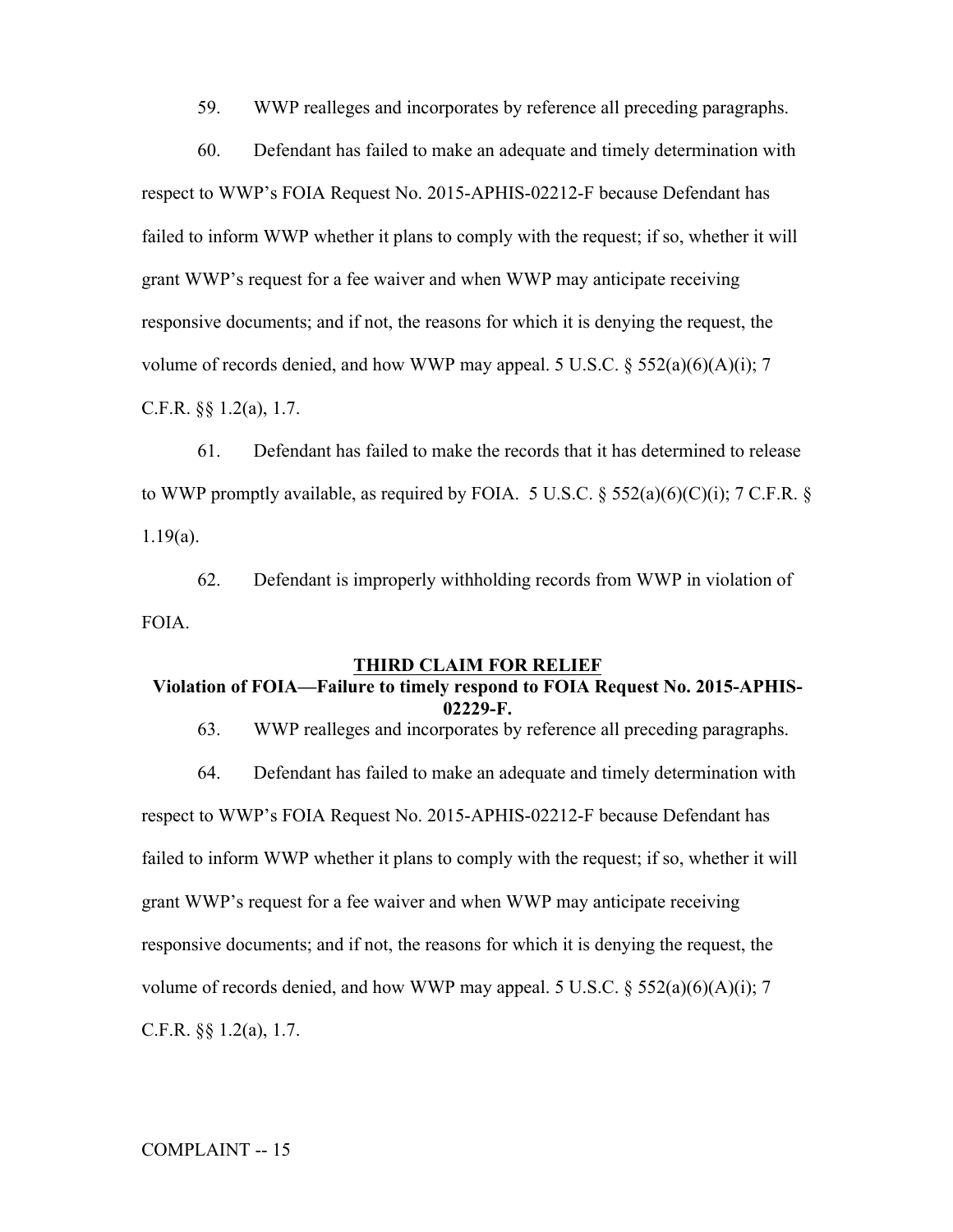65. Defendant has failed to make the records that it has determined to release to WWP promptly available, as required by FOIA. 5 U.S.C.  $\S$  552(a)(6)(C)(i); 7 C.F.R.  $\S$ 1.19(a).

66. Defendant is improperly withholding records from WWP in violation of FOIA.

# **FOURTH CLAIM FOR RELIEF Violation of FOIA—Failure to timely respond to FOIA Request No. 2015-APHIS-02457-F.**

67. Defendant has failed to make an adequate and timely determination with respect to WWP's FOIA Request No. 2015-APHIS-02457-F because Defendant has failed to inform WWP whether it plans to comply with the request; if so, whether it will grant WWP's request for a fee waiver and when WWP may anticipate receiving responsive documents; and if not, the reasons for which it is denying the request, the volume of records denied, and how WWP may appeal. 5 U.S.C.  $\S$  552(a)(6)(A)(i); 7 C.F.R. §§ 1.2(a), 1.7.

68. Although WWP has agreed to modify and/or clarify its FOIA request in certain respects as described above, APHIS Wildlife Services has still violated the statutory deadline for the modified request. 7 C.F.R. § 1.7(c). APHIS Wildlife Services has never, in writing, requested any extension of time, or specified a timeframe for responding to the request, 5 U.S.C. § 552(a)(6)(B)(ii); *see* 7 C.F.R. § 1.16(d), and the 20 day statutory deadline expired on April 23, 2015.

69. Defendant has failed to make the records that it has determined to release to WWP promptly available, as required by FOIA. 5 U.S.C.  $\S$  552(a)(6)(C)(i); 7 C.F.R.  $\S$ 1.19(a).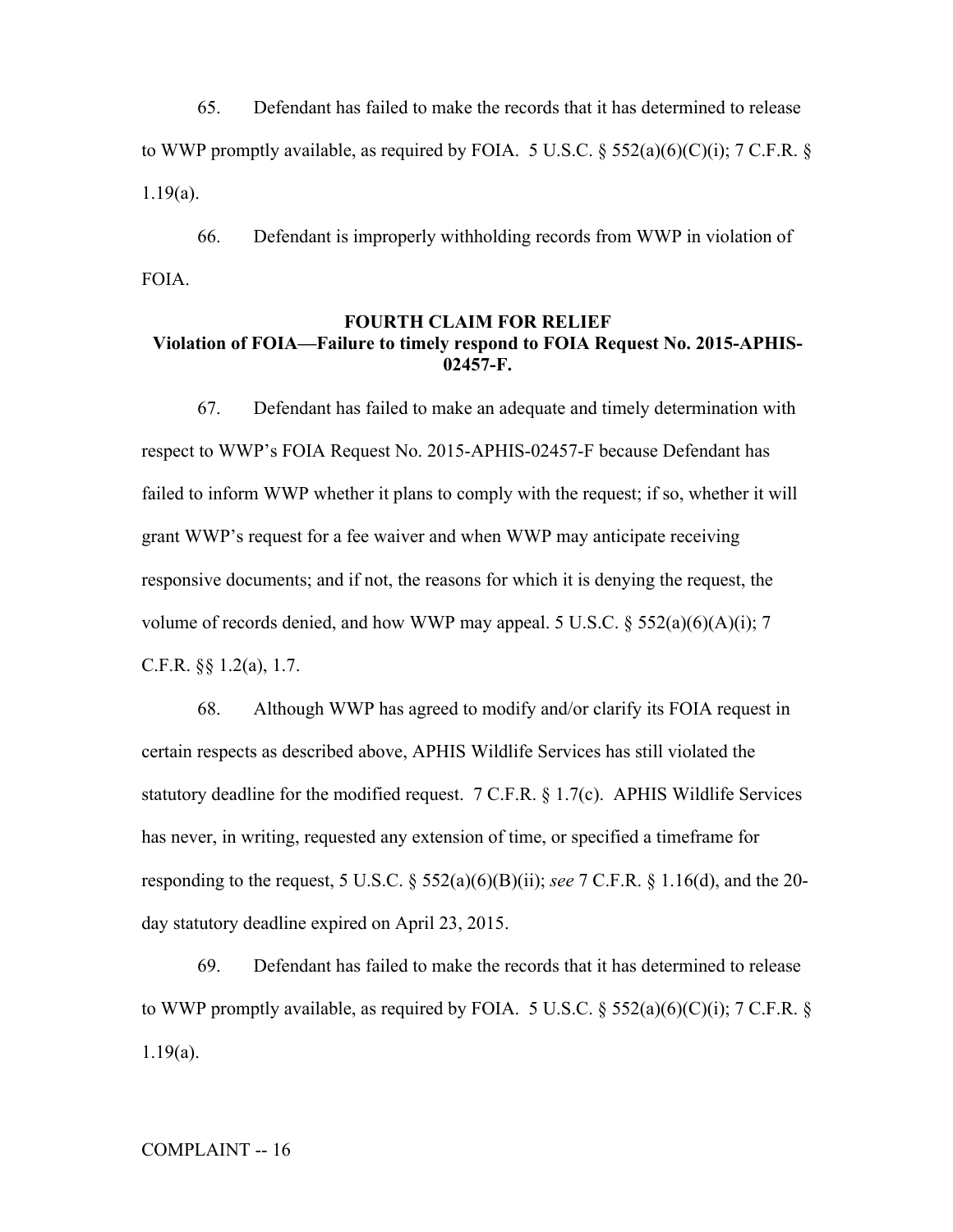70. Defendant is improperly withholding records from WWP in violation of FOIA.

# **FIFTH CLAIM FOR RELIEF Violation of FOIA—Failure to timely respond to FOIA Request No. 2015-APHIS-02407-F.**

71. WWP realleges and incorporates by reference all preceding paragraphs.

72. Defendant has failed to make an adequate and timely determination with respect to WWP's FOIA Request No. 2015-APHIS-02407-F because Defendant has failed to inform WWP whether it plans to comply with the request; if so, whether it will grant WWP's request for a fee waiver and when WWP may anticipate receiving responsive documents; and if not, the reasons for which it is denying the request, the volume of records denied, and how WWP may appeal. 5 U.S.C.  $\S$  552(a)(6)(A)(i); 7 C.F.R. §§ 1.2(a), 1.7.

73. Defendant has failed to make the records that it has determined to release to WWP promptly available, as required by FOIA. 5 U.S.C.  $\S$  552(a)(6)(C)(i); 7 C.F.R.  $\S$ 1.19(a).

74. Defendant is improperly withholding records from WWP in violation of FOIA.

## **PRAYER FOR RELIEF**

WHEREFORE, WWP respectfully prays that this Court:

A. Declare that Defendant APHIS Wildlife Service's failure to provide WWP with timely and full responses to WWP's FOIA requests described above, including its failure to make a timely determination and produce all records requested, is in violation of the FOIA, 5 U.S.C. § 552(a)(6).